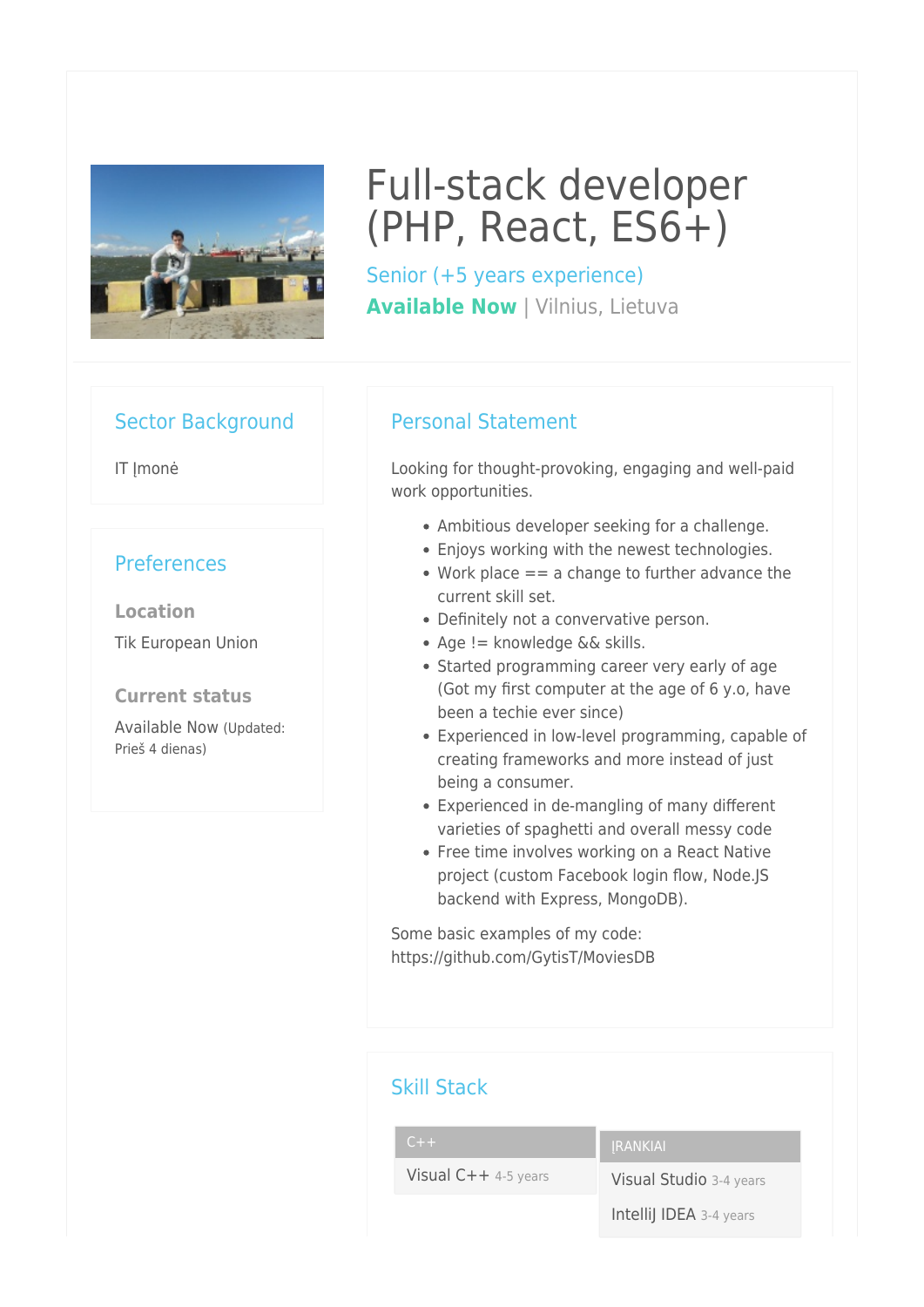|                        | Qt 0-1 year                     |
|------------------------|---------------------------------|
|                        | Git 0-1 year                    |
|                        | Gulp 0-1 year                   |
| PROGRAMAVIMAS          | <b>DUOMENŲ BAZĖS</b>            |
| $C$ 3-4 years          | DB Architecture 3-4 years       |
| JavaScript 3-4 years   | MySQL 3-4 years                 |
| $C++$ 3-4 years        |                                 |
| PHP 3-4 years          |                                 |
| <b>METODAI</b>         | <b>JAVASCRIPT</b>               |
| OOP (Object-Oriented   | JQuery 3-4 years                |
| Programming) 3-4 years | React.JS 2-3 years              |
|                        | JSHint 1-2 years                |
|                        | Node.JS 0-1 year                |
|                        | Redux 0-1 year                  |
| <b>UNIX</b>            | <b>TECHNOLOGIJOS</b>            |
| Linux 2-3 years        | RabbitMQ 1-2 years              |
|                        |                                 |
| <b>NET</b>             | <b>WEB</b>                      |
| WPF 1-2 years          | HTML 4-5 years                  |
|                        | CSS3 3-4 years                  |
|                        | HTML5 3-4 years                 |
|                        | JSon 2-3 years                  |
|                        | Bootstrap 2-3 years             |
|                        | Ajax 2-3 years                  |
|                        | REST 0-1 year                   |
|                        | LESS 0-1 year                   |
|                        | SASS 0-1 year                   |
| PHP                    | PATIRTIS PAREIGOSE              |
| Codelgniter 1-2 years  | Really Good Person :)           |
| Phalcon 0-1 year       | +6 years                        |
| Laravel 0-1 year       | Programuotojas(-a) 1-2<br>years |
| Symfony 0-1 year       |                                 |